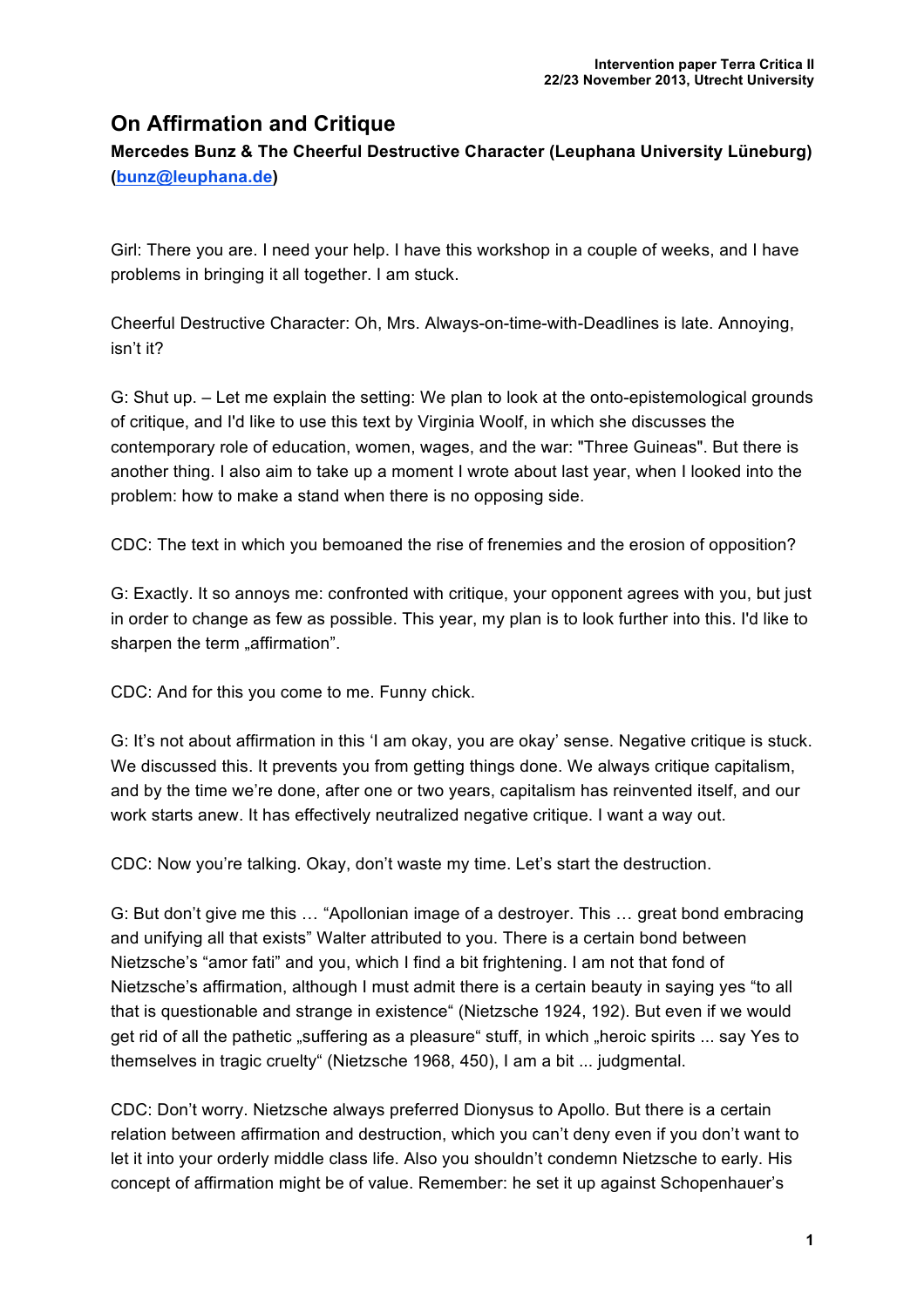nihilism, which in his eyes was simply denying the actual setting with no outcome – he called it "the will to nothingness". In this context, Nietzsche's affirmation is surely transforming the setting. While Adorno simply dismissed the word, Nietzsche had a critical concept of affirmation. Affirmation isn't opportune, it is set as a critique. That was what fascinated Deleuze.

G: He also called the concept of your destructive friend Nietzsche "phantom of affirmation", and rightly so. But I get your point. I respect the work of your friend in setting up affirmation as critique. It allows Deleuze to further untie affirmation from negation. However, Deleuze is after a different mode of affirmation: he wants to change it from a reactive to an active force. No opposition – and this is what interests me. Also we might not forget that Hegel is a rather productive red rag for him, so his dialectical model – thesis-antithesis-synthesis – is also to be avoided. Affirmative critique as a model is radicalized for it can only be about "How to make a difference" if it also answers "how to make it different in itself". Now … where to go from there?

CDC: Aushebeln statt Aufheben.

G: Stop talking in German to me, I don't understand you.

CDC: I have noticed that – German philosophy doesn't seem to upset anyone these days anymore. And on *your* internet, the new niceness rules, and everything is liked. I am definitely not in the Zeitgeist anymore and not sure why you come to me. Apart from one point.

## G: Which is?

CDC: The problem. It's the problem that is the point of departure for Deleuze's affirmation. Maybe we can even call it his Archimedean point.

### G: What do you mean by that?

*[CDC picks up a copy of Difference and Repetition, turns the pages, and reads triumphantly.]*

CDC: "The 'problematic' is a state of the world," for: "it is the problem which orientates, conditions and engenders solutions, but these do not resemble the conditions of the problem." (Deleuze 1968, 212) Now there is an interesting rupture, isn't it. I feel very much at home in it. Oh, and this one is for Hegel: "History progresses … by deciding problems and affirming differences." (268)

### G: But how is the *problem* connected to *affirmation*?

CDC: See, Deleuze, who is at this point more my friend than yours, Deleuze wants the total destruction of negation.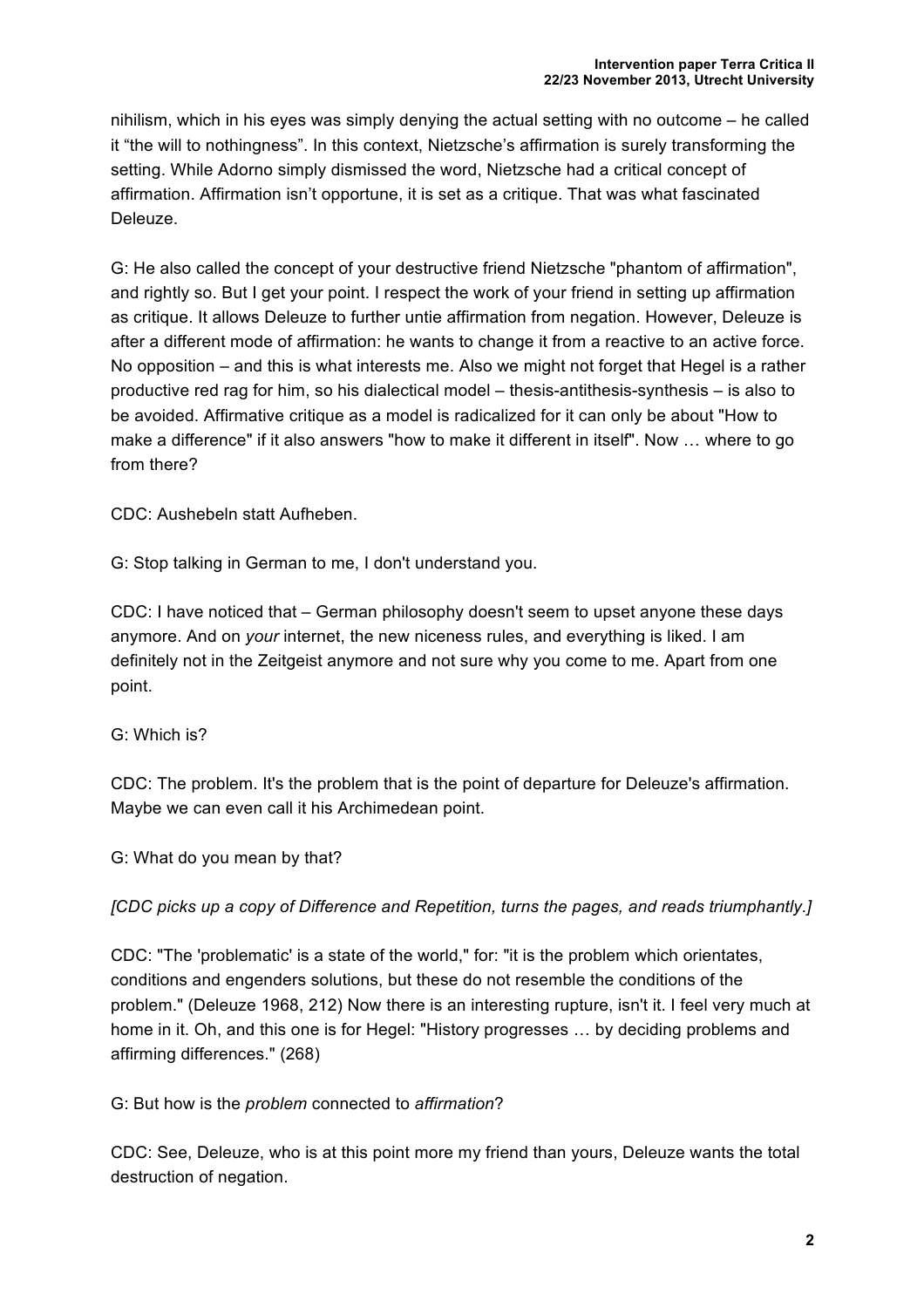G: The total destruction? Come on.

CDC: It's true. Sort of. He is struggling to create a concept that isn't just different but "different in itself". To rethink it as an active force, it needs to operate in a different mode. Like: It's boring to bring the subject in the role of the central force of affirmation. It is also boring to affirm a specific argument, thing, element, aspect, or moment – if you do this, you will find yourself still captured by negation.

G: Okay, Affirmation has a different quality than negation. It is a different thing. I get it. But what is it?

CDC: Let's see. (Browses through the book.) In the beginning he states that the negative can't capture the phenomenon of difference. Difference and affirmation, on the other hand, are connected explicitly: "Difference is the object of affirmation or affirmation itself." (52) And again a few pages later: "Affirmation itself is multiple, that it is a creation but also that it must be created as affirming difference, as being difference in itself." (55)

G: But how does this multiple affirmation operate? And how is the affirming of differences related to our problem?

CDC: I'll show you. In *Difference and Repetition* are these quite odd paragraphs I really like, when Deleuze talks about chance and the throw of the dice. There you'll find their relation, for example. See, here. "When chance is sufficiently affirmed the player can no longer lose. (…) This affirmation takes place to the degree that the disparates which emanate from a throw begin to resonate, thereby forming a problem." (198)

G: Let me repeat this. The affirmation of chance takes place – thereby forming a problem. And if we connect this to what you said in the beginning: "it is the problem which orientates, conditions and engenders solutions".

CDC: That's it.

G: That's it. And now I *understand!*

*CDC:* What do you *understand?*

G: This is what Virginia Woolf does in "Three Guineas"! Instead of making her argument posing her view or conviction, she follows a variety of contradictory voices which she blends into each other. She is forming a problem. This is why she decides to discuss education and wages of women in relation to the question of war. In discussing those issues together, she creates a different problem. It isn't a problem for females anymore. Weaving those voices in, she dislocates the problem. It becomes the problem of an unjust society, and is far more than just a bit of unfairness against women.